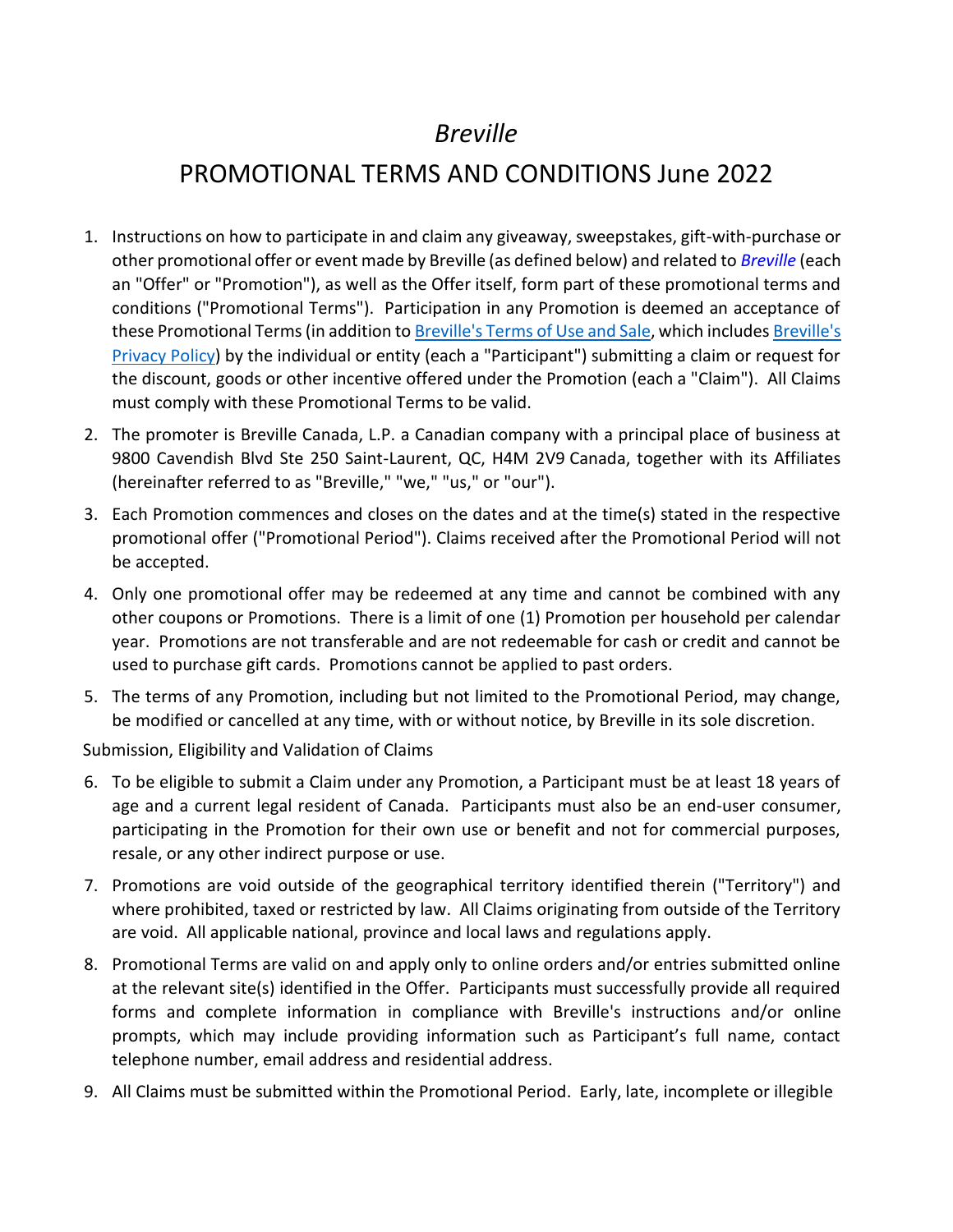Claims will be deemed invalid and Breville and its associated agencies accept no responsibility for lost, late, incomplete, incorrect or misdirected Claims, whether due to system errors, omissions, interruption, deletions, defects, faulty transmissions or other telecommunications malfunctions and/or human error

- 10. Breville may, in its sole discretion, refuse any claim submitted by a Participant. Without limiting the generality of the foregoing, Breville reserves the right to invalidate, disqualify or cancel any Claim that is not in accordance with these Promotional Terms or if it believes that a Claim is based on an unauthorized or improper submission or other violation of these Promotional Terms. Breville also reserves the right to modify or cancel any Promotion due to system error or unforeseen problems. Ongoing Promotions are subject to change without notice. *All decisions of Breville are final in all respects and not subject to appeal of any kind under any circumstances. Failure by Breville to enforce any provision(s) of these Promotional Terms shall not constitute a waiver of those or any other provisions herein.*
- 11. If a promotional code is provided as part of the Promotion, it must be properly entered at the time of the online transaction in order to receive the relevant discount or benefit. If the promotional code is for a discounted order price, such discounts are applied prior to shipping, handling and sales tax charges. If the promotional code is for a discounted item, such discount is applied to the first product purchased and not, unless otherwise stated in the Promotion, applied to the entire cart subtotal. Promotional codes cannot be combined with other offers and can only be redeemed once per customer unless otherwise stated.
- 12. If the Promotion includes the delivery to Participant of a product, "gift" or item of any kind and such item(s) become unavailable, in whole or in part, Breville may elect, in its sole discretion, to substitute item(s) of comparable value and quality. Regardless of Breville's election in this regard, under no circumstances shall Participants be entitled to the receipt of substituted items or to any other compensation relative to the Promotion.
- 13. In many instances, Claims will be processed and/or delivered by third parties working with Breville. In such cases, Breville is not responsible for any delivery or processing delays.
- 14. Unless otherwise provided within the specific Promotion, Participants must not be an employee of Breville or of any agency associated with the Promotion or be an immediate family member (spouse, parent, child, sibling or spouse of a sibling) of such a person and/or those living in the same household of each such person.

## **Privacy**

15. All claims submitted for Promotions remain the property of Breville. Breville and its agents collect personal information in order to conduct the Promotion and may, for this purpose, disclose such information to third parties, including, but not limited to, agents, contractors, service providers, offer suppliers and, as required, to governmental regulatory authorities. Eligibility for Promotions is conditional on providing this personal information. Breville and its agents may, for an indefinite period, unless otherwise advised, use the information for promotional, marketing, publicity, research and profiling purposes, including sending electronic messages or telephoning a